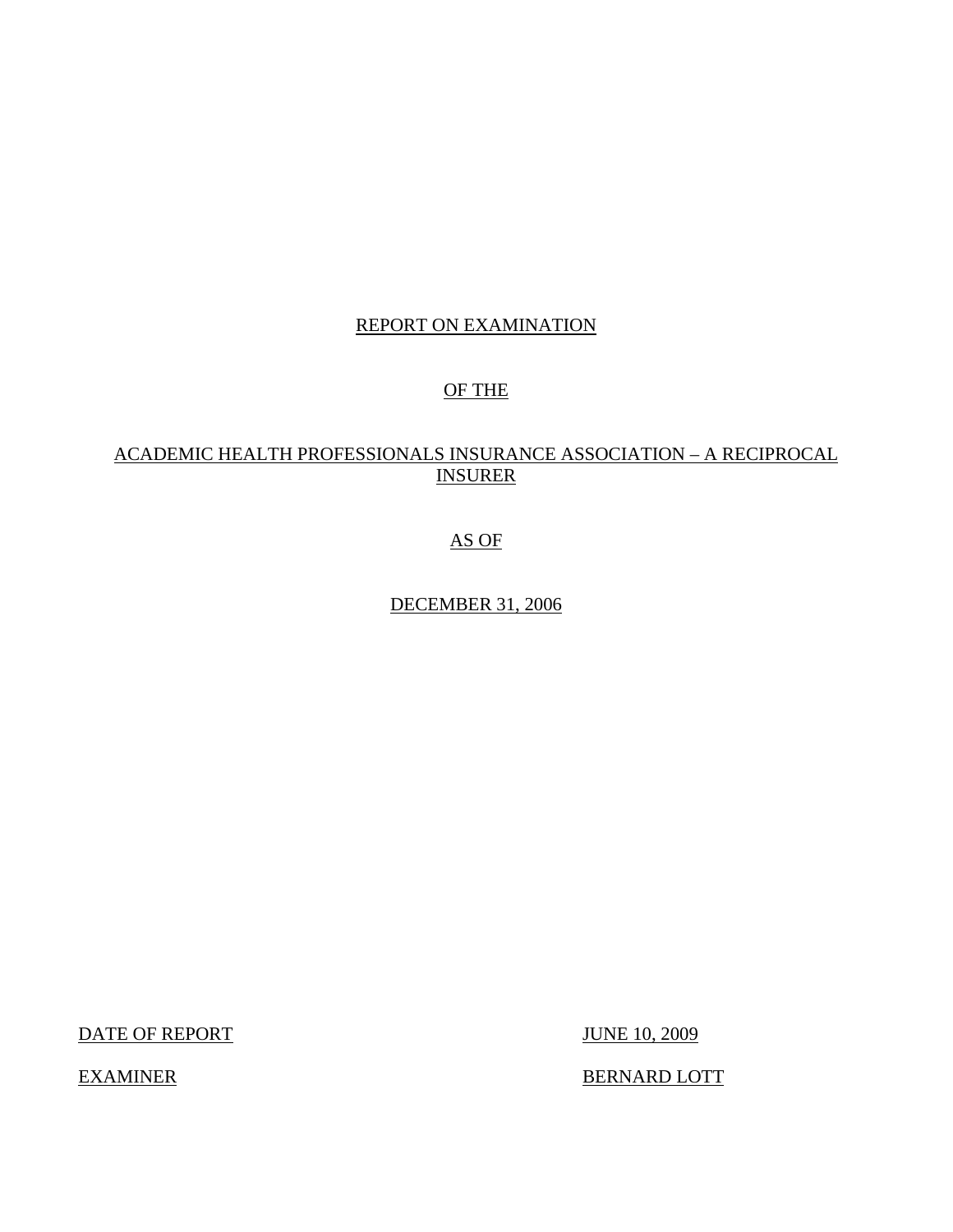# TABLE OF CONTENTS

# **ITEM NO.**

## PAGE NO.

| 1  | Scope of examination                                                                                                                | 3                      |
|----|-------------------------------------------------------------------------------------------------------------------------------------|------------------------|
| 2. | Description of Reciprocal                                                                                                           | 4                      |
|    | A. Management<br>B. Territory and plan of operation<br>C. Reinsurance<br>D. Significant operating ratios<br>E. Accounts and records | 4<br>6<br>7<br>9<br>10 |
| 3. | <b>Financial statements</b>                                                                                                         | 12                     |
|    | A. Balance sheet                                                                                                                    | 12                     |
| 4. | Reinsurance recoverable on paid losses                                                                                              | 14                     |
| 5. | Losses and loss adjustment expenses                                                                                                 | 14                     |
| 6. | Ceded reinsurance premiums payable                                                                                                  | 15                     |
| 7. | Conclusion                                                                                                                          | 16                     |
| 8. | Summary of comments and recommendations                                                                                             | 17                     |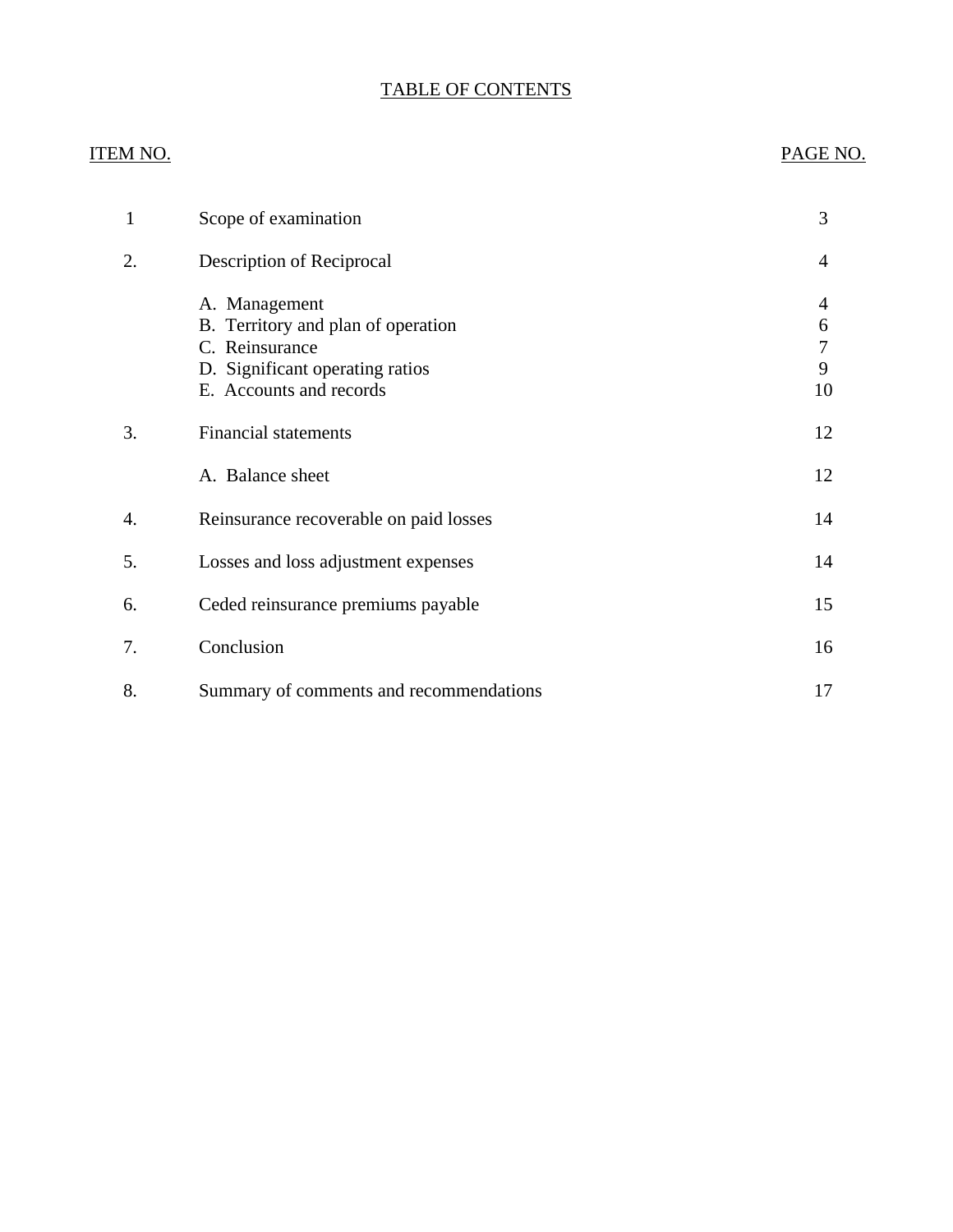

STATE OF NEW YORK INSURANCE DEPARTMENT 25 BEAVER STREET NEW YORK, NEW YORK 10004

June 10, 2009

Mr. Eric R. Dinallo Superintendent of Insurance Albany, New York 12257

Sir:

Pursuant to the requirements of the New York Insurance Law, and in compliance with the instructions contained in Appointment Number 22626 dated March 20, 2007 attached hereto, I have made an examination into the condition and affairs of Academic Health Professionals Insurance Association – A Reciprocal Insurer as of December 31, 2006, and submit the following report thereon.

Wherever the designation "Reciprocal" appears herein without qualification, it should be understood to indicate Academic Health Professionals Insurance Association – A Reciprocal Insurer. Where the designation "Solutions" appears herein without qualification, it should be understood to refer to AHPIA Solutions Inc., attorney-in-fact for Academic Health Professionals Insurance Association – A Reciprocal Insurer.

Wherever the term "Department" appears herein without qualification, it should be understood to mean the New York Insurance Department.

The examination was conducted at the Reciprocal's statutory home office located at 1250 Broadway, New York, New York 10001.

The examination has determined that the Reciprocal was insolvent at December 31, 2006, in the amount of \$27,735,081, and its minimum required surplus to be maintained of \$700,000 was impaired in the amount of \$28,435,081 on a discounted basis. The examination has determined that the Reciprocal was insolvent in the amount of \$43,206,063, and its minimum surplus to be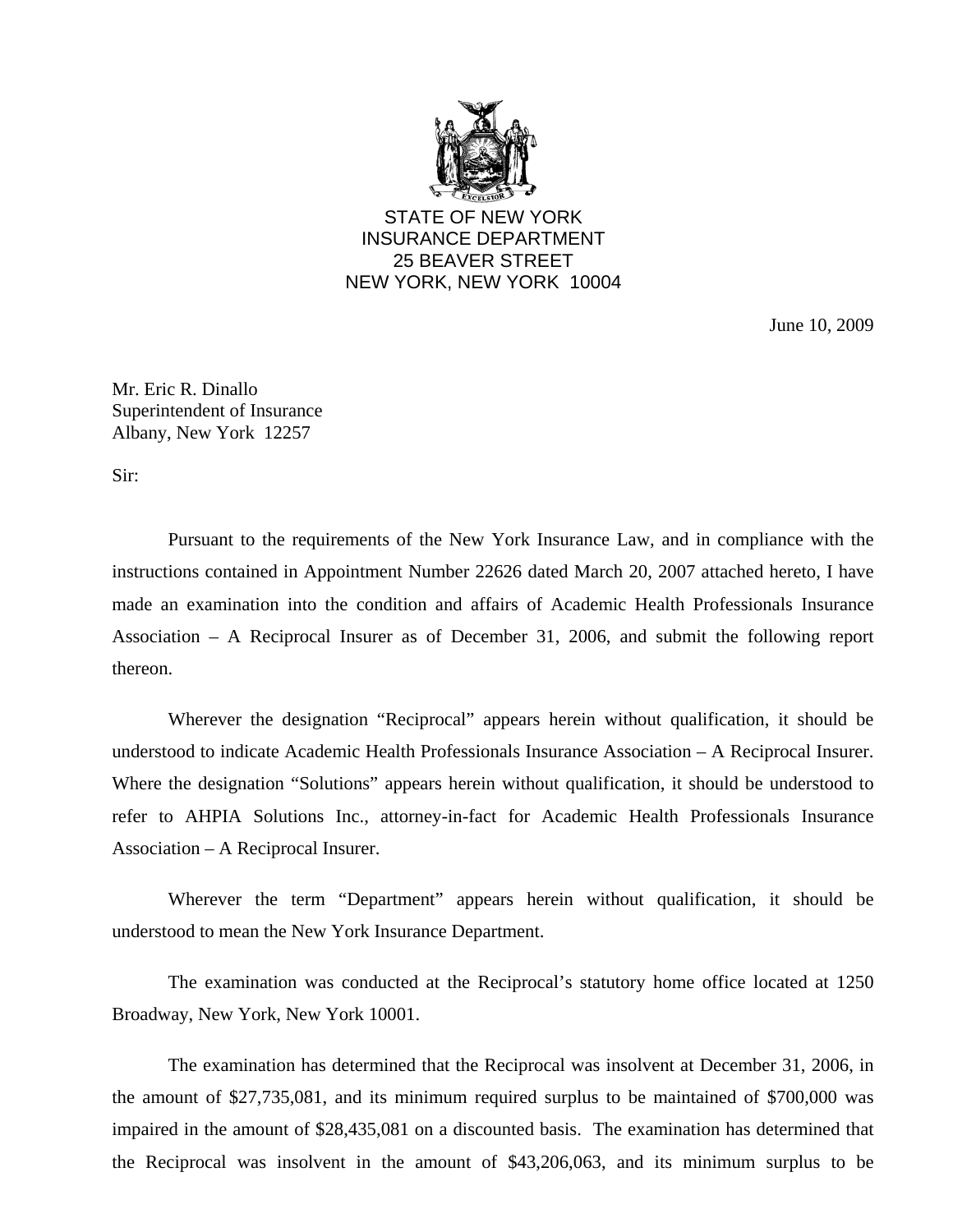maintained of \$700,000 was impaired in the amount of \$43,906,083 on a full value (undiscounted) basis.

Notwithstanding the insolvency of the Reciprocal, it is noted that the Superintendent is prohibited from applying for an order of rehabilitation or liquidation of the Reciprocal pursuant to the provisions of Section 7402 of the New York Insurance Law based on the provisions of Section 2343(c) of the New York Insurance Law, which states:

Notwithstanding any other provision of this chapter, no application for an order of rehabilitation or liquidation of a domestic insurer whose primary liability arises from the business of medical malpractice insurance, as that term is defined in subsection (b) of section five thousand five hundred one of this chapter, shall be made on the grounds specified in subsection (a) or (c) of section seven thousand four hundred two of this chapter at any time prior to June thirtieth, two thousand eleven.

Further, Section 1104(c) of the New York Insurance Law, which gives the Superintendent the authority to suspend the license, restrict the license authority, or limit the amount of premiums written by an insurer in this state, excludes "…those insurers subject to the provisions of subsection (c) of section two thousand three hundred forty-three of this chapter . . ."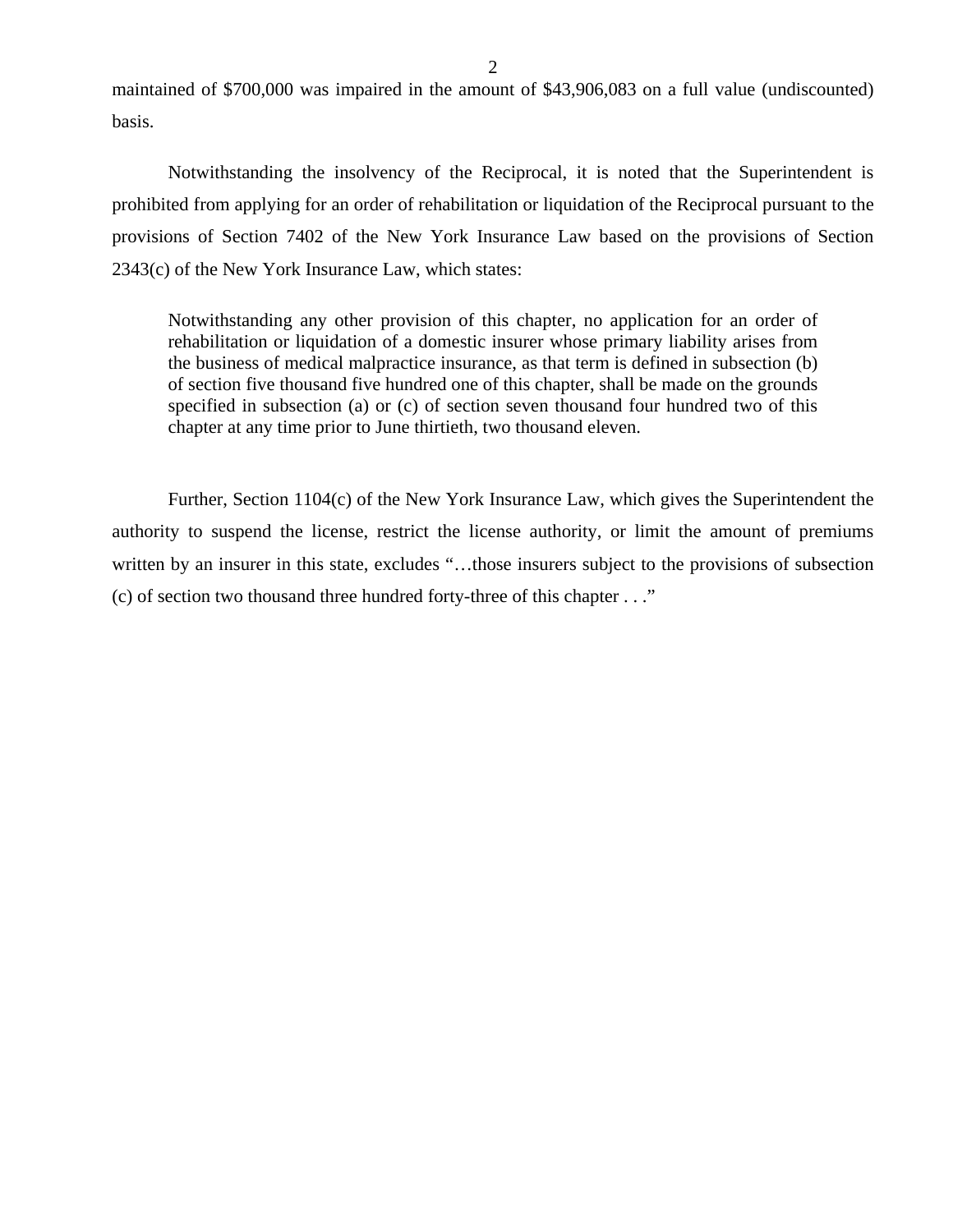### 1. SCOPE OF EXAMINATION

<span id="page-4-0"></span>The Department has performed an examination of the Reciprocal as of December 31, 2006. Transactions occurring subsequent to this date were reviewed where deemed appropriate by the examiner.

The examination comprised a verification of assets and liabilities as of December 31, 2006. The examination included a review of income, disbursements and company records deemed necessary to accomplish such analysis or verification and utilized, to the extent considered appropriate, work performed by the Reciprocal's independent certified public accountants ("CPA"). A review or audit was also made of the following items as called for in the Examiners Handbook of the National Association of Insurance Commissioners ("NAIC"):

> History of Reciprocal Management and control Corporate records Fidelity bond and other insurance Territory and plan of operation Growth of Reciprocal Business in force by states Loss experience Reinsurance Accounts and records Financial statements

This report on examination is confined to financial statements and comments on those matters, which involve departures from laws, regulations or rules, or which are deemed to require explanation or description.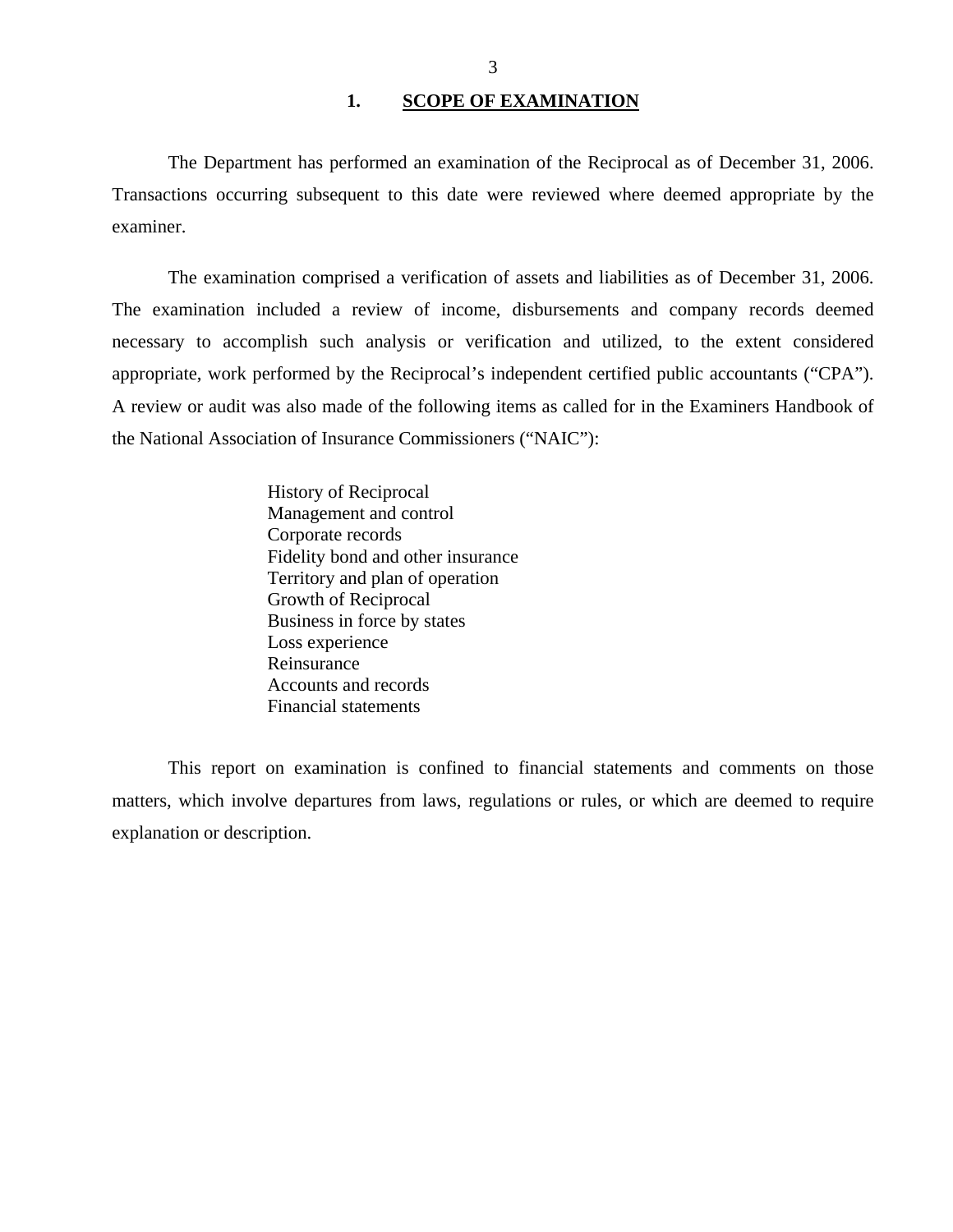### **2. DESCRIPTION OF RECIPROCAL**

<span id="page-5-0"></span>The Reciprocal was incorporated on November 27, 1990 as the Academic Health Professionals Insurance Association, pursuant to the provisions of Section 6102(b) of the New York Insurance Law as a reciprocal insurer, as defined in Section 107(a)(37) of the New York Insurance Law. The declaration creating the Reciprocal was approved by the Superintendent prior to its licensing. It commenced business on January 1, 1991. In September 2000 the Reciprocal changed its name to Academic Health Professionals Insurance Association – A Reciprocal Insurer.

The business and affairs of the Reciprocal are managed by its attorney-in-fact, Solutions, pursuant to a management agreement dated April 17, 2002. Prior to that date, the Reciprocal's attorney-in-fact was M.Q. of New York, Inc. ("MQ").

A. Management Board of Governors

Pursuant to its articles of association, management of the Reciprocal is vested in an advisory committee, referred to as the board of governors, consisting of not less than nine members. The articles of association provide that the board of governors shall have the ultimate power and responsibility for the management and control of the affairs of the Reciprocal. The day-to-day operations of the Reciprocal are administered by Solutions, its attorney-in-fact.

As of December 31, 2006, the Reciprocal's board of governors consisted of the following twelve members:

| Name and Residence       | <b>Principal Business Affiliation</b>           |
|--------------------------|-------------------------------------------------|
| James E. Cottrell, MD    | Chairman - Department of Anesthesiology,        |
| New York, New York       | Downstate Medical Center, Brooklyn              |
| William P. Dillon, MD    | Associate Professor, Gynecology and Obstetrics, |
| East Aurora, New York    | Children's Hospital of Buffalo                  |
| Mary E. Gordinier, MD    | Assistant Professor - Gynecologic Oncology,     |
| Louisville, Kentucky     | University of Louisville School of Medicine     |
| Donald P. Harrington, MD | Chairman - Department of Radiology,             |
| Setauket, New York       | <b>Stony Brook University Medical Center</b>    |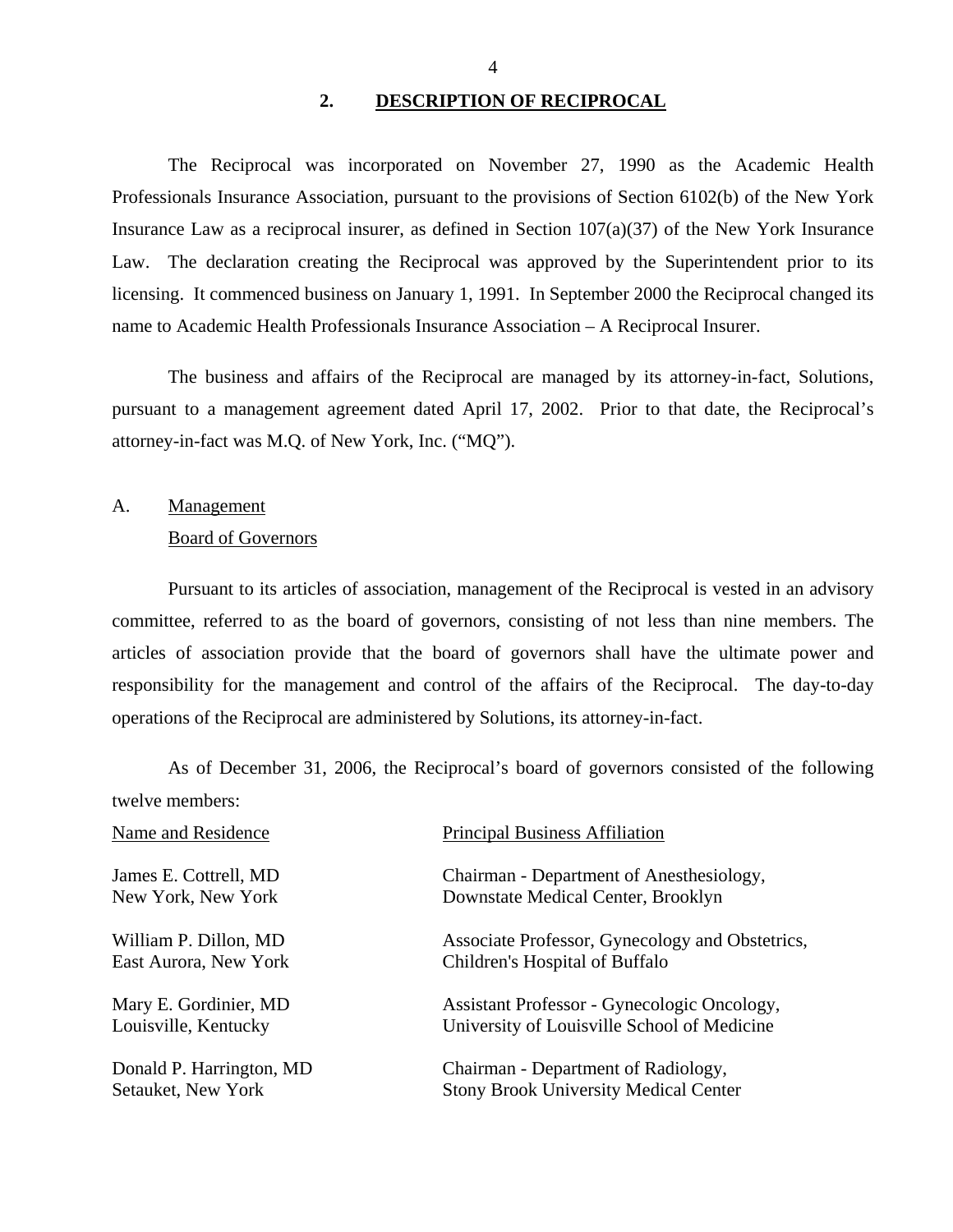James M. Hassett, Jr., MD Professor – Surgery,

Roy A. Wilko, DDS Professor Emeritus,

### Name and Residence Principal Business Affiliation

East Amherst, New York Millard Fillmore Hospital, Buffalo

Peter Bayard Kane, MD Professor – Anesthesiology, Cazenovia, New York Upstate Medical University, Syracuse

John B. McCabe, MD Chairman - Department of Emergency Medicine, Manlius, New York Upstate Medical University, Syracuse

Colleen E. O'Leary, MD Associate Professor – Anesthesiology, Manlius, New York Upstate Medical Center, Syracuse

J. Gerald Quirk, MD Chairman - Department of Obstetrics and Gynecology, Nissequogue, New York Stony Brook University Medical Center

Mark Swerdloff, DDS Associate Professor - Oral Maxillofacial Surgery, Stony Brook, New York Stony Brook School of Dental Medicine

East Amherst, New York Buffalo School of Dental Medicine

Michael Zenilman, MD Chairman - Department of Surgery, Lawrence, New York Downstate Medical Center, Brooklyn

A review of the minutes of the board of governors meetings noted that the board met twentytwo times during the examination period. The meetings were generally well attended and each board member had an acceptable attendance record.

As of December 31, 2006, the principal officers of the Reciprocal were as follows:

Name Title James E. Cottrell, MD Chairman Peter B. Kane, MD Treasurer Roy A. Wilko Secretary

### Attorney-in-Fact

From July 1, 1989 through March 5, 2002, M.Q. served as AHIPA's attorney-in-fact, at which time M.Q. was terminated by a vote of the Reciprocal's subscribers. On April 17, 2002 the Department approved the appointment of Solutions as the Reciprocal's new attorney-in-fact, pursuant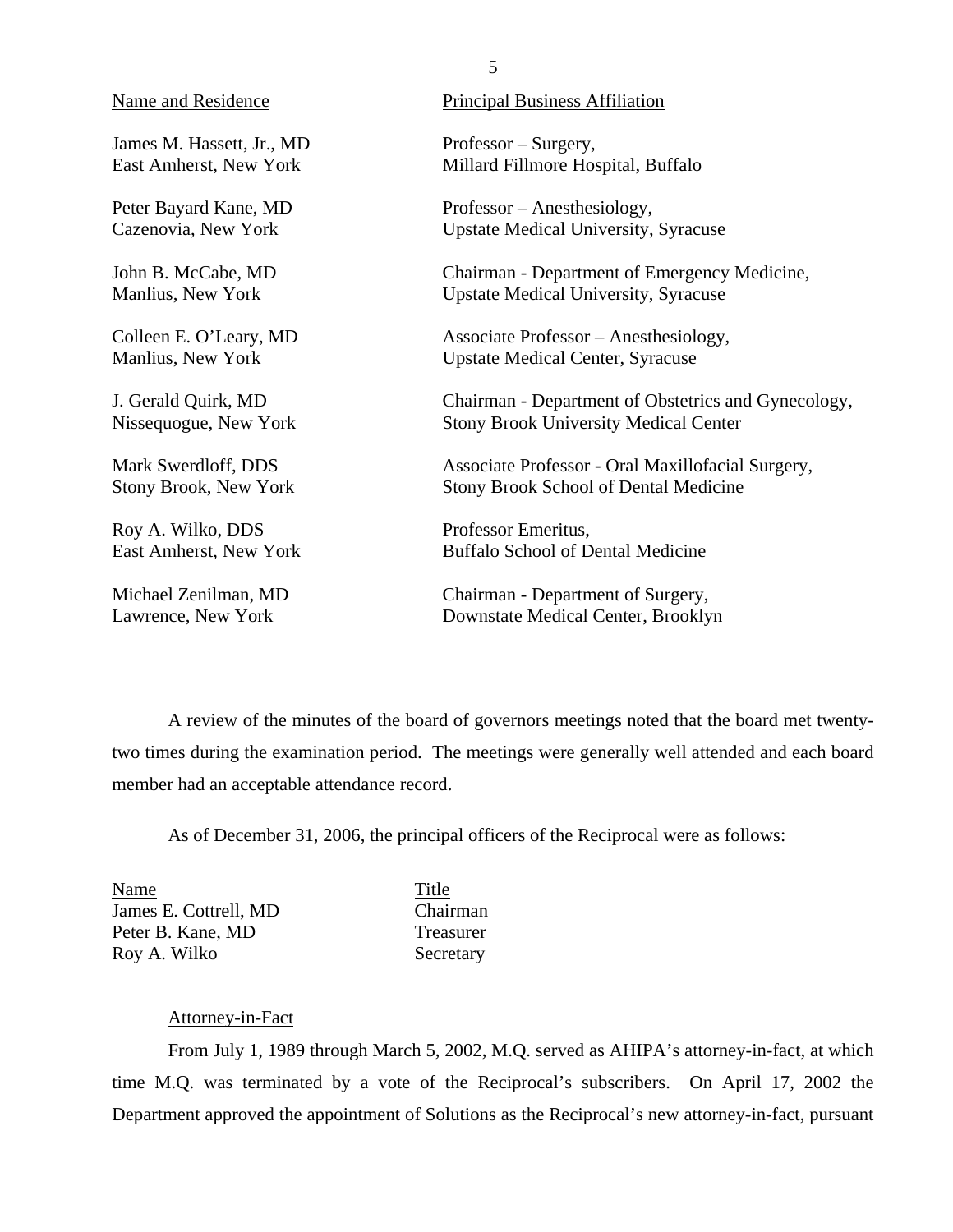to Section 6107(b) of the New York Insurance Law. The Reciprocal owns 100% of the outstanding shares of Solutions.

Pursuant to a management agreement, retroactively effective as of December 18, 2001, Solutions has the responsibility for providing the Reciprocal with underwriting, administrative and other general management and operational services for a fee. The directors and officers of Solutions as of December 31, 2006 were as follows:

| Name                   | Title     |
|------------------------|-----------|
| William P. Dillion, MD | Chairman  |
| Peter B. Kane, MD      | Treasurer |
| Roy A. Wilko, D.D.S.   | Secretary |

### B. Territory and Plan of Operation

As of December 31, 2006, the Reciprocal was licensed to transact business in New York, Texas, and Kentucky. As of the examination date, the Reciprocal limited its premium writings to New York and Kentucky. The following schedule shows the direct premiums written by the Reciprocal during the past five years:

|      |                              |                            | Premiums Written in New York State as a |
|------|------------------------------|----------------------------|-----------------------------------------|
|      | Calendar Year New York State | <b>Total United States</b> | percentage of United States Premium     |
| 2002 | \$16,483,746                 | \$16,483,746               | 100.00%                                 |
| 2003 | \$18,186,261                 | \$20,628,595               | 88.16%                                  |
| 2004 | \$17,803,077                 | \$18,721,120               | 95.10%                                  |
| 2005 | \$22,599,699                 | \$23,570,557               | 95.88%                                  |
| 2006 | \$27,619,722                 | \$28,516,104               | 96.86%                                  |

The Reciprocal is licensed to transact the kinds of insurance as set forth in the following numbered paragraphs of Section 1113(a) of the New York Insurance Law.

| <b>Paragraph</b> | Line of Business          |
|------------------|---------------------------|
| 13               | Personal injury liability |
| 14               | Property damage liability |
| 29               | Legal services            |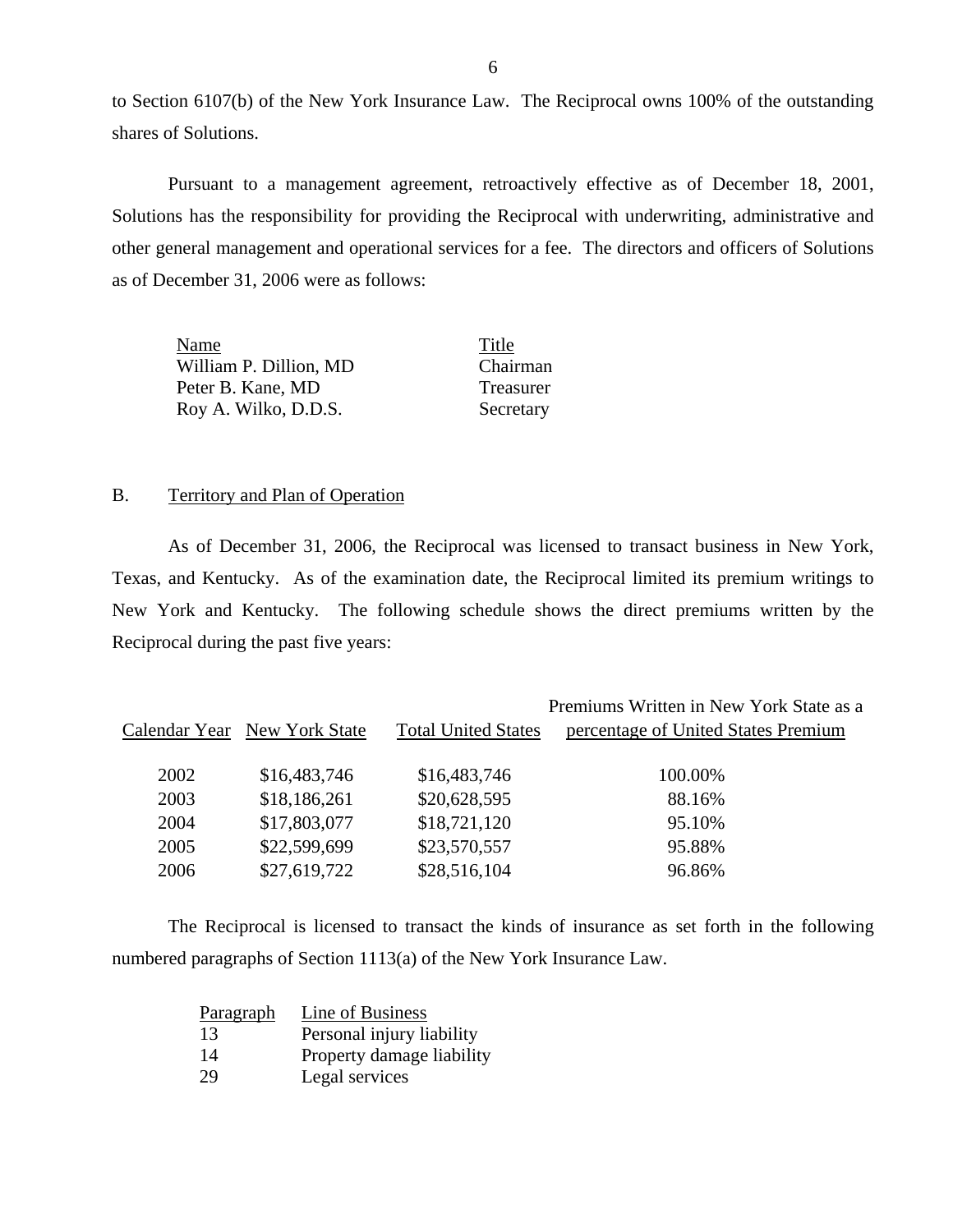<span id="page-8-0"></span>The Articles of Association, as amended, provide that subscribers to the Reciprocal shall be individual physicians, dentists, residents, nurses, midwives, nurse practitioners, certified registered nurse anesthetists and other health-related professionals affiliated with the State University of New York ("SUNY"). The above mentioned subscribers are required to practice in the geographic areas of Buffalo, Syracuse, Stony Brook and Brooklyn, inclusive of those subscribers who are faculty members of SUNY and members of medical or dental clinical practice plans. In addition, subscribers can also hold academic faculty appointments at accredited non-SUNY university medical schools, centers, or institutions located in or outside of New York State.

 amount equal to forty nine and a half percent (49.5%) of the first year base premium. As a reciprocal insurer, the Reciprocal's policyholders engage in the business of interinsurance on the reciprocal plan, through an attorney-in-fact. Each policyholder is a subscriber and only policyholders may be subscribers. To accumulate surplus, the Reciprocal, through article 7 of its Articles of Association, requires each subscriber, as a prerequisite to the initial purchase of an insurance policy, to contribute to the surplus of the Reciprocal in the form of a Section 1307 loan, an

### C. Reinsurance

### Assumed

The Reciprocal's assumed reinsurance activity is limited to its mandatory participation in the New York Medical Malpractice Insurance Pool ("the pool"), which began in July 2000. The pool is a joint underwriting mechanism through which member insurers provide a medical malpractice insurance market for providers who are unable to obtain insurance in the voluntary market. Each member of the pool is assigned a participation percentage, which is determined by dividing its direct medical malpractice premiums written in New York by the aggregate direct medical malpractice premiums written in New York by all members. As of December 31, 2006, the Reciprocal's percentage participation in the pool was 2.09%.

Assumed reinsurance accounted for approximately 6.3% of the Reciprocal's gross premium written at December 31, 2006.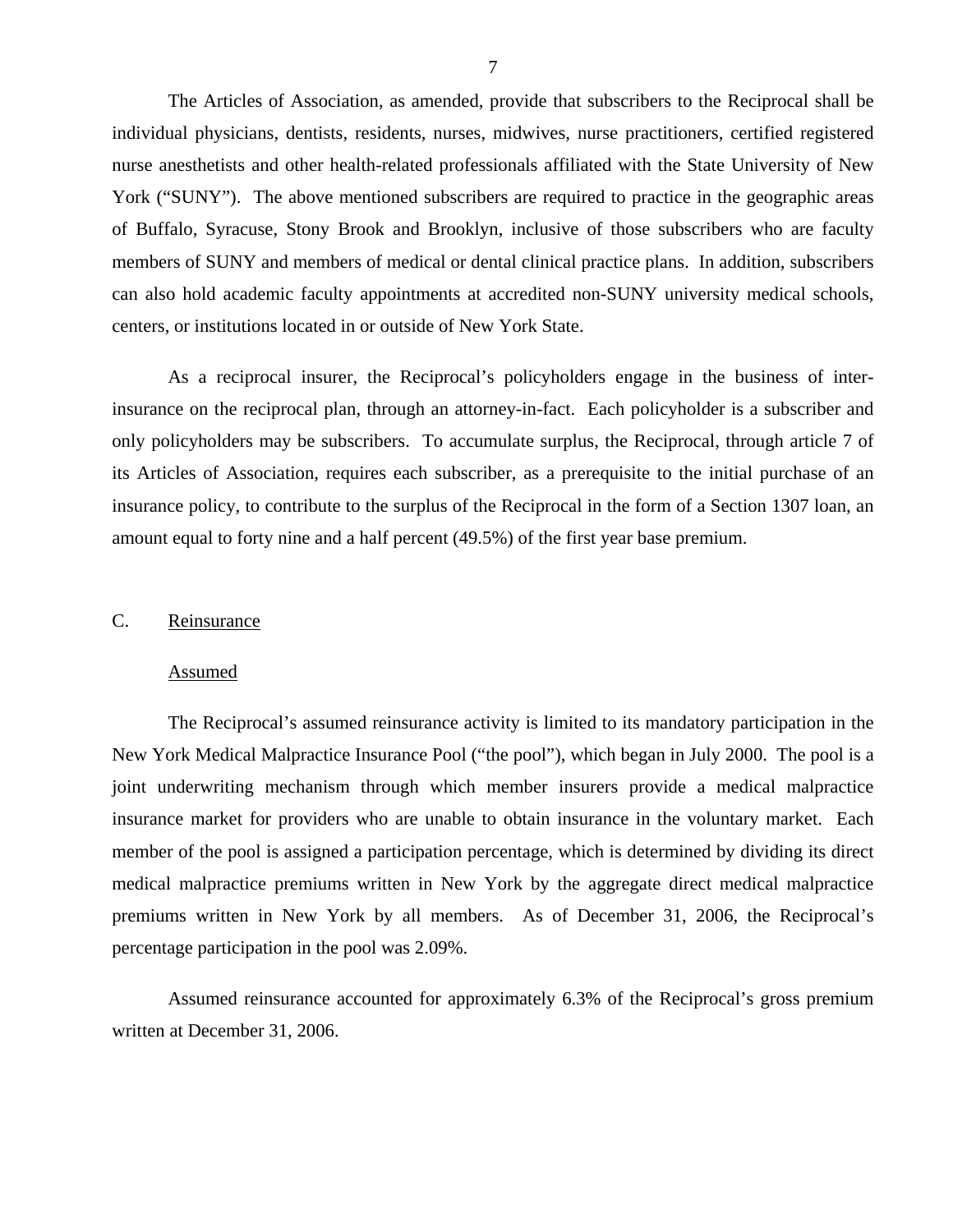### Ceded

The Reciprocal has structured its ceded reinsurance program to limit its maximum exposure to any one risk to \$500,000 for policies classified by the Reciprocal as medical professional liability insurance.

The Reciprocal maintains First and Second Layer Excess of Loss Reinsurance Agreements. These contracts terminate at the end of each calendar year. The first layer provides coverage up to \$1,300,000 in excess of the Reciprocals retention of \$500,000. The second layer provides coverage of \$1,000,000 in excess of the first layer. AHIPA cedes only to authorized reinsurers.

All ceded reinsurance agreements in effect as of the examination date were reviewed and found to contain the required clauses, including an insolvency clause meeting the requirements of Section 1308 of the New York Insurance Law.

The examination's review of the Schedule F data reported in the Reciprocal's filed annual statements was not found to accurately reflect its reinsurance activities, pursuant to the terms of its reinsurance contracts, for each year covered by this examination. The Reciprocal's reinsurance contracts do not provide coverage for pure IBNR on occurrence policies. The review of Schedule F – Part 3, however, found that credit had been taken for IBNR due on ceded occurrence policies for the years 2002 and 2003. It is recommended that the Reciprocal report its Schedule F activity in accordance with the terms of its reinsurance agreements.

Management has represented that all material ceded reinsurance agreements transfer both underwriting and timing risk as set forth in SSAP No. 62. Representations were supported by an attestation from the Reciprocal's Chief Executive Officer pursuant to the NAIC annual statement instructions.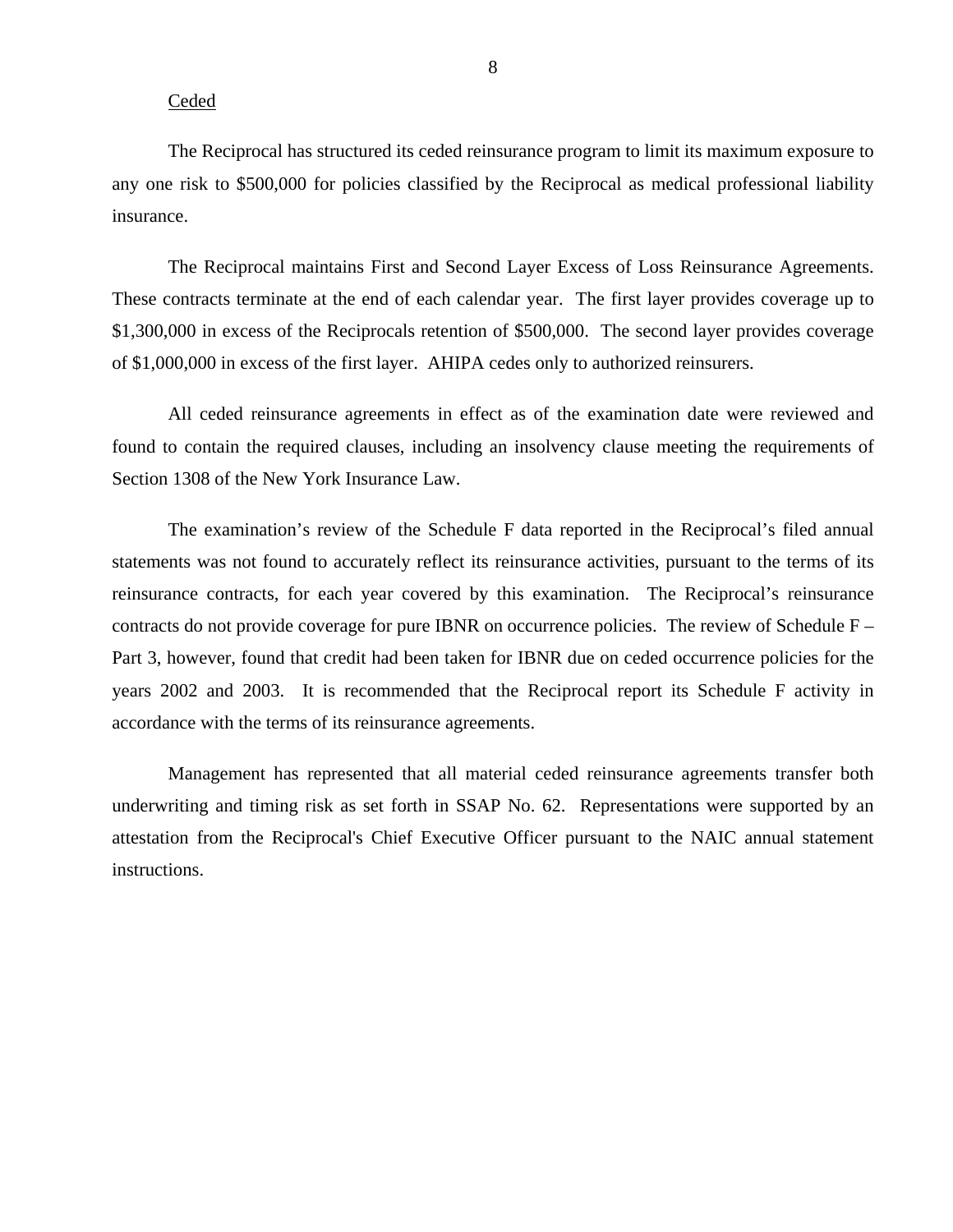### D. Significant Operating Ratios

The following ratios have been computed as of December 31, 2006, based upon the results of this examination:

| Net premiums written during 2006 to surplus as regards policyholders | N/A     |
|----------------------------------------------------------------------|---------|
| Liabilities to liquid assets                                         | 156.85% |
| Premiums in course of collection to surplus as regards policyholders | N/A     |

The examination has determined that the Reciprocal's surplus as regards policyholders is \$(27,735,081); therefore, the ratios for "Net premiums written during 2006 to surplus as regards policyholders" and "Premiums in course of collection to surplus as regards policyholders" were not applicable.

The liabilities to liquid assets ratio of 156.85% exceeds the benchmark range set forth in the Insurance Regulatory Information System of the National Association of Insurance Commissioners. This was due primarily to the examination liability for "Losses and loss adjustment expenses", which represented approximately 78.8% of the Reciprocal's total liabilities.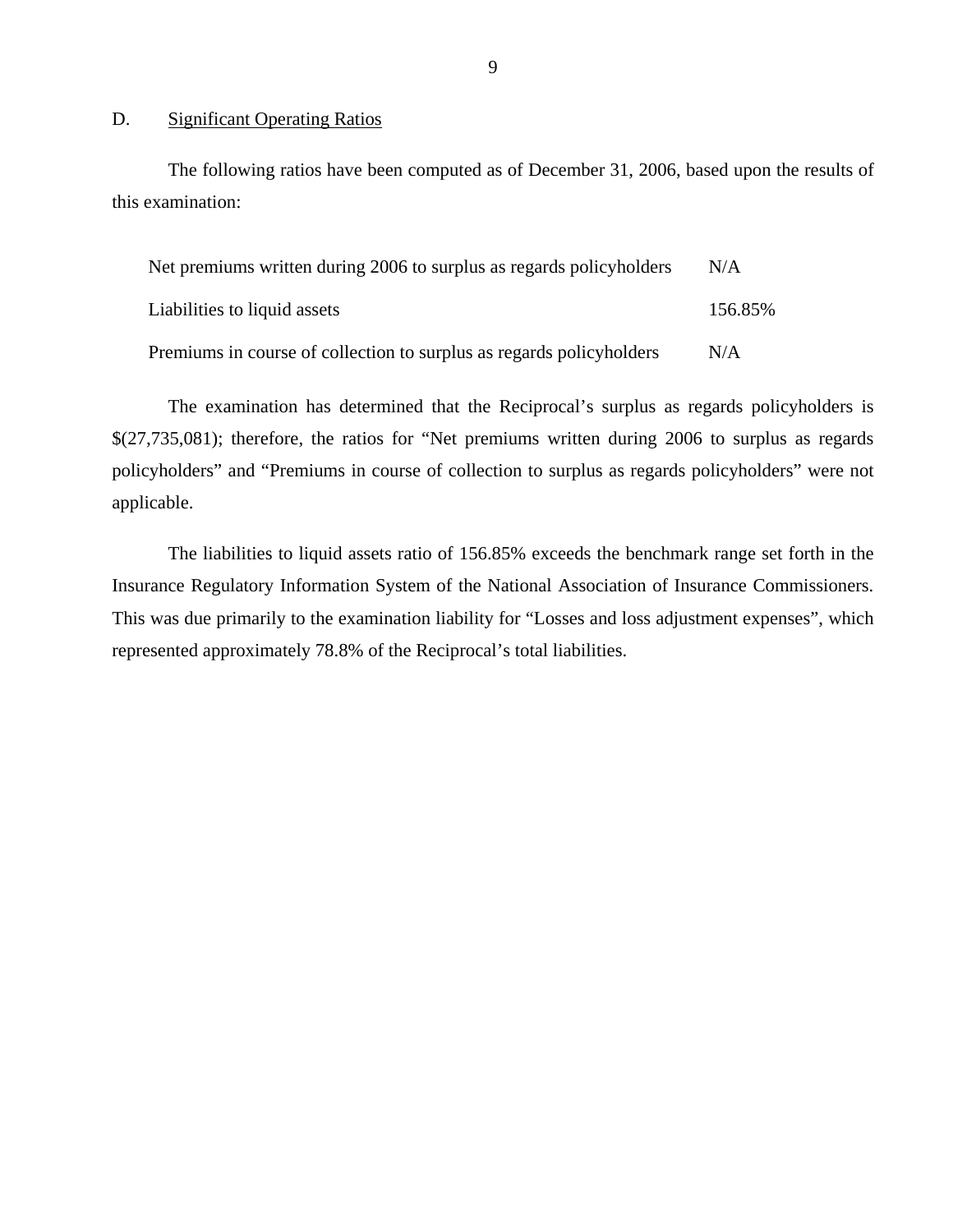### <span id="page-11-0"></span>E. Accounts and Records

### Custodian Agreements

As of December 31, 2006, the Reciprocal answered affirmatively to the following General Interrogatory in its Annual Statement:

"Excluding items in Schedule E, real estate, mortgage loans and investments held physically in the reporting entity's offices, vaults or safety deposit boxes, were all stocks, bonds and other securities, owned throughout the current year held pursuant to custodial agreement with a qualified bank or trust company in accordance with Part 1 - General, Section IV.J - Custodial or Safekeeping Agreements of the NAIC Financial Condition Examiners Handbook?"

A review of the custodian agreement, however, found it to be lacking four of the protective covenants set forth in the guidelines from the NAIC Financial Condition Examiners Handbook. It is recommended that the Reciprocal amend its custodial agreements to include all of the missing safeguards set forth in the NAIC Financial Condition Examiners Handbook.

### Investment authorization

The Reciprocal answered affirmatively to the following General Interrogatory in its Annual Statement:

"Is the purchase or sale of all investments of the reporting entity passed upon either by the board of directors or a subordinate committee thereof?"

A review of the board of directors' minutes for the period covered by this examination found that not all investment transactions were approved pursuant to Section 1411(a) of the New York Insurance Law. It is recommended that the Reciprocal's board of directors approve all investment transactions pursuant to Section  $1411(a)$  of the New York Insurance Law. It is also recommended that Reciprocal take due care to correctly complete the General Interrogatories in its filed annual statement.

### Check authorization

The Reciprocal's check authorization policy summarizes the levels of authorization needed to issue checks at varying dollar amounts. A review of the policy's implementation found a number of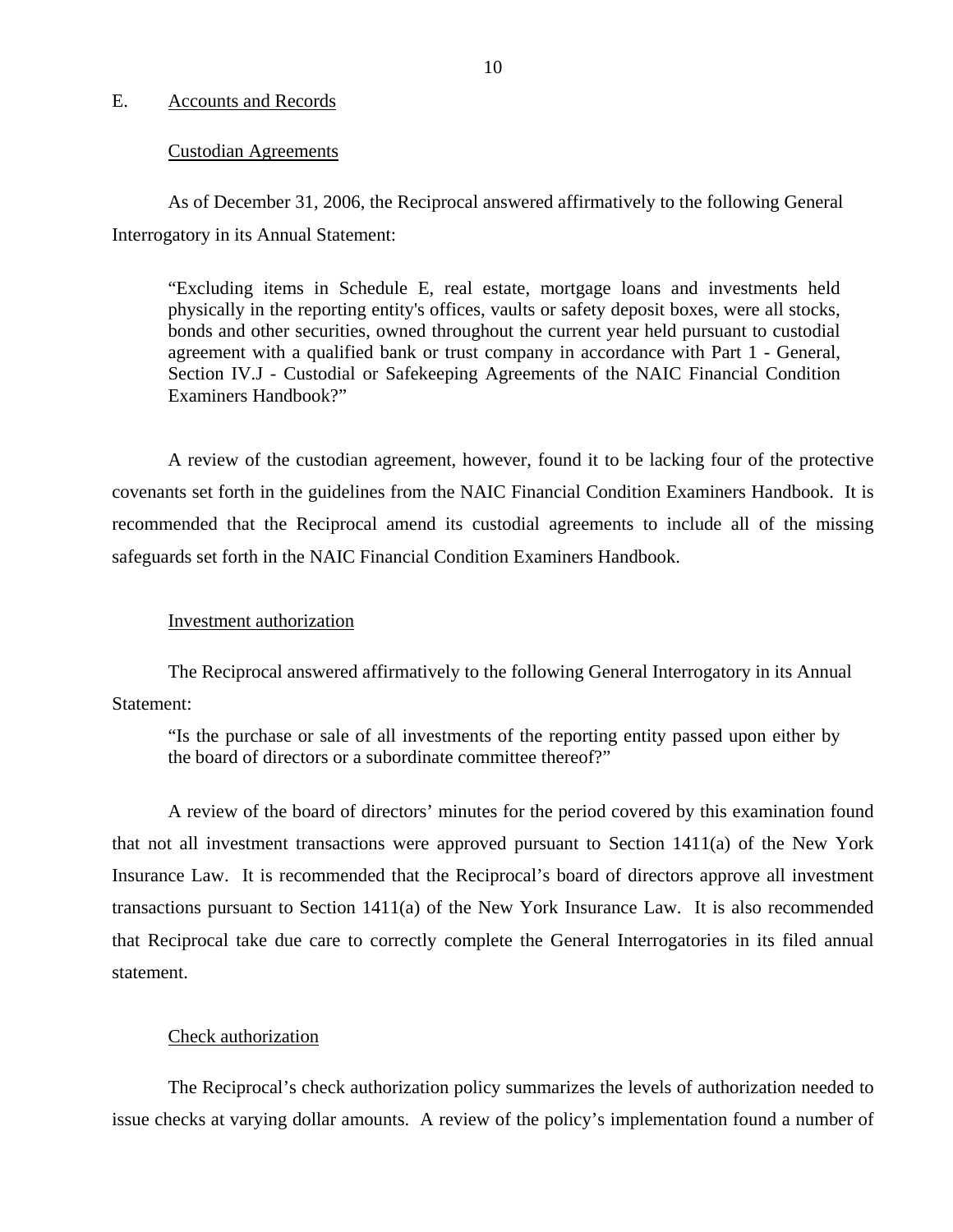checks issued, above the highest authorization level, which did not receive the proper authorization. It is recommended that the Reciprocal comply with its own check authorization policy and obtain the proper authorization before issuing checks.

# Deferred Premiums, Agents' Balances and Installments Booked But Deferred and Not Yet Due

The amount reported by the Reciprocal for this asset was not found to be materially different than the examination's recalculated amount; therefore, no examination change will be made, however, the following errors, if not addressed, could lead to material discrepancies in this asset:

- The Reciprocal's system failed to capture all receivables that were over ninety days past due while simultaneously including some receivables that were not over ninety days past due at the examination date.
- Included in the calculation of the nonadmitted portion of the asset were a number of negative premium amounts from prior years which should have been written-off.

Section 1302(b) of the New York Insurance Law states in part that:

"All non-admitted assets of doubtful value or character included as ledger or non-ledger assets in any statement by an insurer to the superintendent…shall also be reported to the extent of the value disallowed, as deductions from the gross assets such insurer."

It is recommended that the Reciprocal not admit deferred premiums, agents' balances and installments booked but deferred and not yet due that are of doubtful value pursuant to Section 1302(b) of the New York Insurance Law.

Additionally, the NAIC's Statement of Statutory Accounting Principles ("SSAP") No. 6 states in part that "[u]ncollected premium – To the extent that there is no related unearned premium, any uncollected premium balances which are over ninety days due shall be non-admitted. If an installment premium is over ninety days due, the amount over ninety days due plus all future installments that have been recorded on that policy shall be non-admitted."

It is recommended that the Reciprocal comply with SSAP No. 6 and take the appropriate steps correct its accounting system to insure that the correct amount of uncollected premiums is nonadmitted.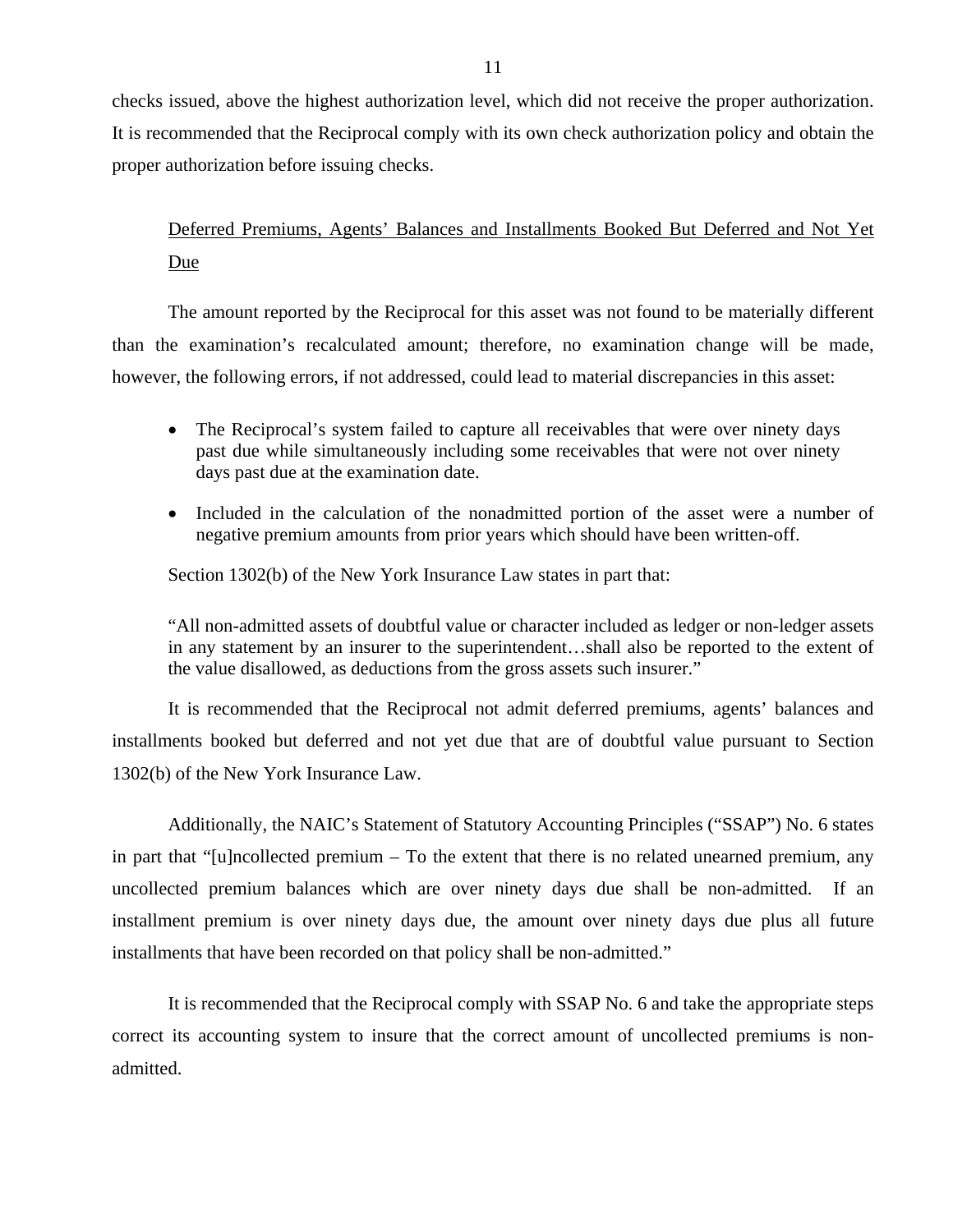# **3. FINANCIAL STATEMENTS**

# A. Balance Sheet

The following shows the assets, liabilities and surplus as regards policyholders as of December 31, 2006 as determined by this examination and as reported by the Reciprocal:

|                                                                             |              | Examination            |              | <u>Reciprocal</u> | Surplus    |                |
|-----------------------------------------------------------------------------|--------------|------------------------|--------------|-------------------|------------|----------------|
| Assets                                                                      |              | Assets Not             | Net Admitted | Net Admitted      | Increase   |                |
|                                                                             | Assets       | Admitted               | Assets       | Assets            | (Decrease) |                |
| <b>Bonds</b>                                                                | \$58,116,910 | \$<br>$\boldsymbol{0}$ | \$58,116,910 | \$58,116,910      | \$         | $\theta$       |
| Cash, cash equivalents and short-term                                       |              |                        |              |                   |            |                |
| investments                                                                 | 7,142,611    |                        | 7,142,611    | 7,142,611         |            |                |
| Investment income due and accrued                                           | 623,315      |                        | 623,315      | 623,315           |            |                |
| Deferred premiums, agents' balances<br>and installments booked but deferred |              |                        |              |                   |            |                |
| and not yet due                                                             | 11,880,468   | 86,428                 | 11,794,040   | 11,794,040        |            |                |
| Amounts recoverable from reinsurers                                         | 2,331,528    |                        | 2,331,528    | 2,331,528         |            |                |
| Current federal and foreign income tax                                      |              |                        |              |                   |            |                |
| recoverable and interest thereon                                            | 487,672      |                        | 487,672      | 487,672           |            |                |
| Net deferred tax asset                                                      | 2,618,391    | 1,594,835              | 1,023,556    | 1,023,556         |            |                |
| Aggregate write-ins for other than                                          |              |                        |              |                   |            |                |
| invested assets                                                             | 6,164,248    | 286,059                | 5,878,189    | 5,878,189         |            | $\overline{0}$ |
| Total assets                                                                | \$89,365,143 | \$2,501,303            | \$86,863,840 | \$87,397,821      |            | $\theta$       |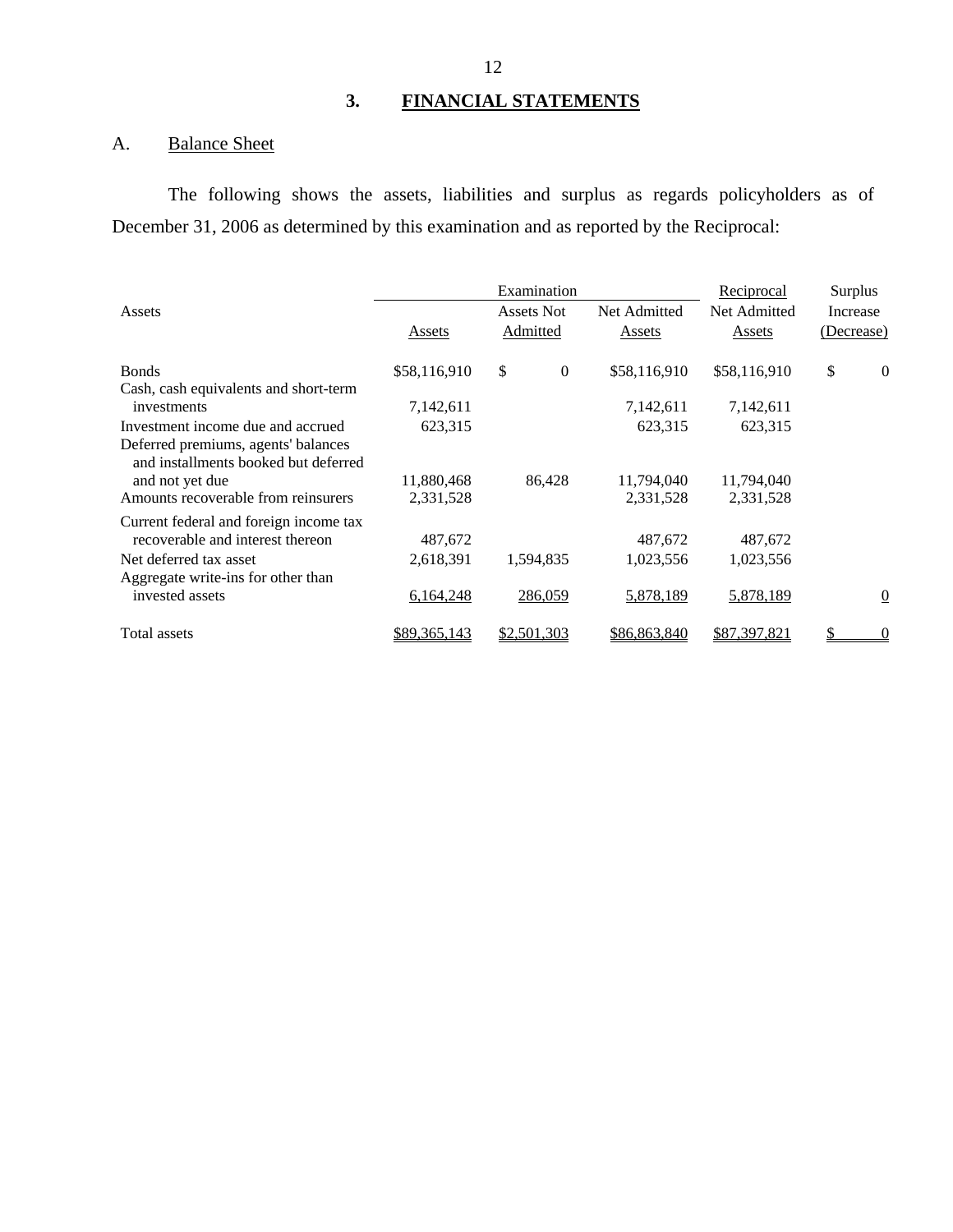| Liabilities, Surplus and Other Funds                           |                |              | Surplus          |
|----------------------------------------------------------------|----------------|--------------|------------------|
| Liabilities                                                    |                |              | Increase         |
|                                                                | Examination    | Reciprocal   | (Decrease)       |
| Losses and loss adjustment expenses                            | \$90,724,018   | \$59,362,506 | \$(31,361,512)   |
| Other expenses (excluding taxes, licenses and fees)            | 144,593        | 144,593      |                  |
| Unearned premiums                                              | 12,528,389     | 12,528,389   |                  |
| Advance premium                                                | 68,265         | 68,265       |                  |
| Ceded reinsurance premiums payable (net of ceding commissions) | 10,719,599     | 2,337,697    | (8,381,902)      |
| Aggregate write-ins for liabilities                            | 948,038        | 948,038      | U                |
| <b>Total liabilities</b>                                       | \$115,132,902  | \$75,389,488 | \$(39,743,414)   |
| <b>Surplus and Other Funds</b>                                 |                |              |                  |
|                                                                |                |              |                  |
| Surplus notes                                                  | \$11,008,709   | \$11,008,709 |                  |
| Gross paid in and contributed surplus                          | 728,087        | 728,087      |                  |
| Unassigned funds (surplus)                                     | (39, 471, 877) | 271,537      | $$$ (39,743,414) |
| Surplus as regards policyholders                               | \$(27,735,081) | \$12,008,333 | $$$ (39,743,414) |
| Totals liabilities, surplus and other funds                    | \$87,397,821   | \$87,397,821 |                  |

### NOTES:

- 1. The Internal Revenue Service has completed its audits of the Reciprocal's Federal Income Tax returns through tax year 2006. All material adjustments, if any, made subsequent to the date of examination and arising from said audits, are not reflected in the financial statements included in this report. Additionally, no provision has been made for any additional tax liability or refund due to changes made in this report on examination.
- 2. The examination has determined that the Reciprocal was insolvent at December 31, 2006, in the amount of \$27,735,081, and its minimum required surplus to be maintained of \$700,000 was impaired in the amount of \$28,435,081, on a discounted basis. The Reciprocal was insolvent in the amount of \$43,206,063, and its minimum surplus to be maintained of \$700,000 was impaired in the amount of \$43,906,083 on a full value (undiscounted) basis.
- 3. Notwithstanding the insolvency of the Reciprocal, it is noted that the Superintendent is prohibited from applying for an order of rehabilitation or liquidation of the Reciprocal pursuant to the provisions of Section 7402 of the New York Insurance Law based on the provisions of Section 2343(c) of the New York Insurance Law, which states:

"Notwithstanding any other provision of this chapter, no application for an order of rehabilitation or liquidation of a domestic insurer whose primary liability arises from the business of medical malpractice insurance, as that term is defined in subsection (b) of section five thousand five hundred one of this chapter, shall be made on the grounds specified in subsection (a) or (c) of section seven thousand four hundred two of this chapter at any time prior to June thirtieth, two thousand eleven."

Further, Section 1104(c) of the New York Insurance Law, which gives the Superintendent the authority to suspend the license, restrict the license authority, or limit the amount of premiums written by an insurer in this state, excludes "…those insurers subject to the provisions of subsection (c) of section two thousand three hundred forty-three of this chapter..."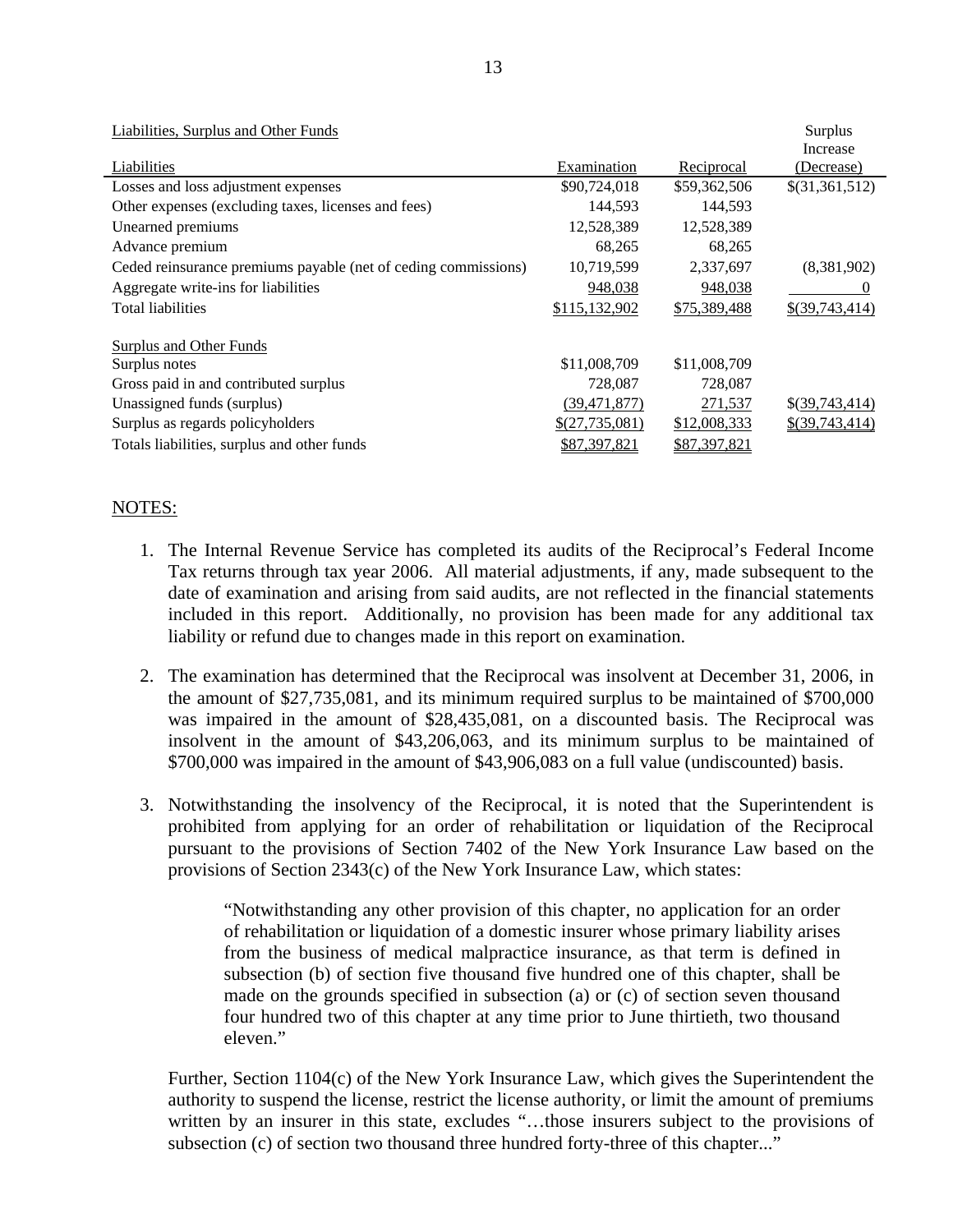#### **4. REINSURANCE RECOVERABLE ON PAID LOSSES**

<span id="page-15-0"></span>A review found that the Reciprocal consistently overstated its asset for reinsurance recoverable on paid losses for the first 3 quarters of 2006 and at year-end. The overstatements were due principally to the Reciprocal classifying amounts as recoverable prior to the actual payment of the loss. Statement of Statutory Accounting Principles ("SSAP") No. 4 of the NAIC Accounting Practices and Procedures Manual states that one of the essential characteristics of an asset is that "…the transaction or other event giving rise to the entity's right to or control of the benefit has already occurred." The Reciprocal classified portions of its reinsurance recoverable as an asset prior to the event (paying the claim) taking place.

It is recommended that the Reciprocal report reinsurance recoverable on paid losses as an admitted asset only after it has paid the claim pursuant to the provisions of SSAP No. 4 of the NAIC's Accounting Practices and Procedures Manual. It is also recommended that the Reciprocal take due care to complete its annual and quarterly statements as accurately as possible.

### **5. LOSSES AND LOSS ADJUSTMENT EXPENSES**

The examination liability for loss and loss adjustment expenses of \$90,724,018 on a discounted basis is \$31,361,512 more than the \$59,362,506 reported by the Reciprocal in its December 31, 2006, filed annual statement. The examination liability for loss and loss adjustment expenses of \$106,195,000 is \$46,832,494 more than the \$59,362,506 reported by the Reciprocal in its December 31, 2006, filed annual statement on a full value (undiscounted) basis.

The examination analysis of the loss and loss adjustment expense reserves was conducted in accordance with generally accepted actuarial principles and was based on statistical information contained in the Reciprocal's internal records and in its filed annual statements.

It is noted that the Reciprocal's reported ratios for One Year Reserve Development to Surplus, Two Year Reserved Development to Surplus, and Estimated Current Reserve Deficiency to Surplus have exceeded the benchmark ranges set forth in the Insurance Regulatory Information System of the National Association of Insurance Commissioners in each of the years from 2004 through 2006. Additionally, the 36-month run-off as of December 31, 2009, including Adjusting and Other expenses, for accident years 2006 and prior indicates that the Reciprocal has recognized a deficiency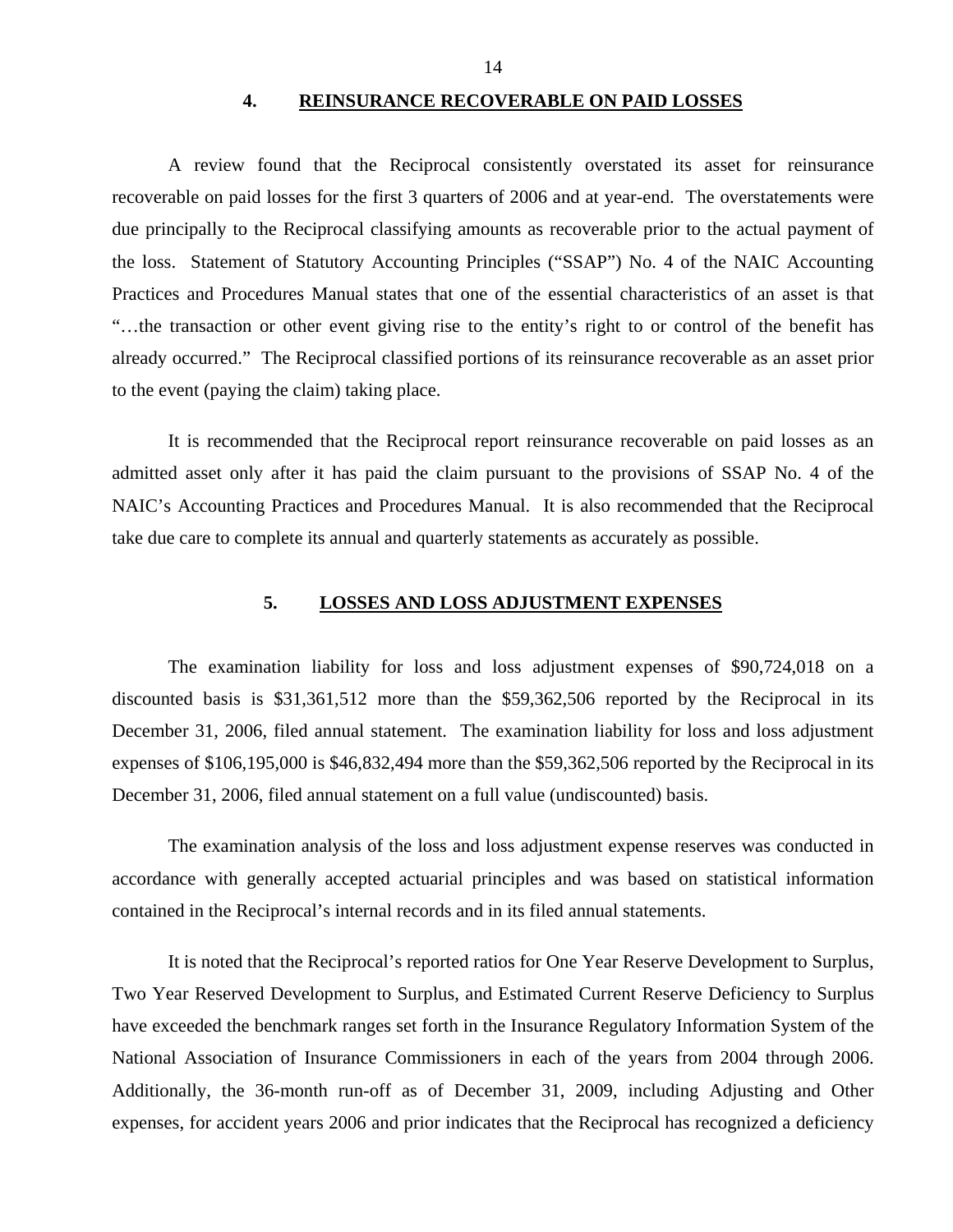<span id="page-16-0"></span>of approximately \$39 million. Further, an historical comparison of the Reciprocal's ultimate incurred losses and loss adjustment expenses at successive valuation dates demonstrates, with the benefit of hindsight, that it has significantly underestimated its unpaid claim liabilities.

Section 1303 of the New York Insurance Law states in pertinent part the following:

Every insurer shall…maintain reserves in an amount estimated in the aggregate to provide for the payment of all losses and claims incurred on or prior to the date of statement, whether reported or unreported, which are unpaid as of such date and for which insurer may be liable, and also reserves in an amount estimated to provide for the expenses of adjustment or settlement of such losses or claims.

It is recommended that the Reciprocal establish adequate reserves for unpaid losses and loss adjustment expenses pursuant to the provisions of Section 1303 of the New York Insurance Law.

### **6. CEDED REINSURANCE PREMIUMS PAYABLE**

The examination liability of \$10,719,599 is \$8,381,902 more than the \$2,337,697 reported by the Reciprocal in its filed annual statement as of December 31, 2006.

projection of loss and loss adjustment expense reserves to the first excess of loss reinsurance contract. The difference is due to adjustments to the Reciprocal's subject premiums and ultimate reinsurance rate. The examination adjusted the subject premiums for the years in which extended endorsement premiums reported to the reinsurer were understated pursuant to the terms of the first excess of loss reinsurance contract. The adjusted subject premiums were multiplied by the ultimate reinsurance rate determined by the examination. The ultimate rate was determined based on a The application of the ultimate rate results in the need to establish a payable in the amount of \$9,778,120, for ceded reinsurance premiums in order to bring reinsurance premium expense, for the first excess of loss reinsurance contract, for treaty years 1992 (inception) through 2006 to ultimate. Both statutory and generally accepted accounting principles require an accrual for reinsurance premiums payable in keeping with the principal of matching income with their corresponding expenses.

In addition, the examination's re-calculated amount due for the second excess of loss reinsurance contract of \$92,639 was \$531,545 less than the \$624,184 reported in the Reciprocal's documentation. The difference was due to a miscalculation in the Reciprocal's work sheet.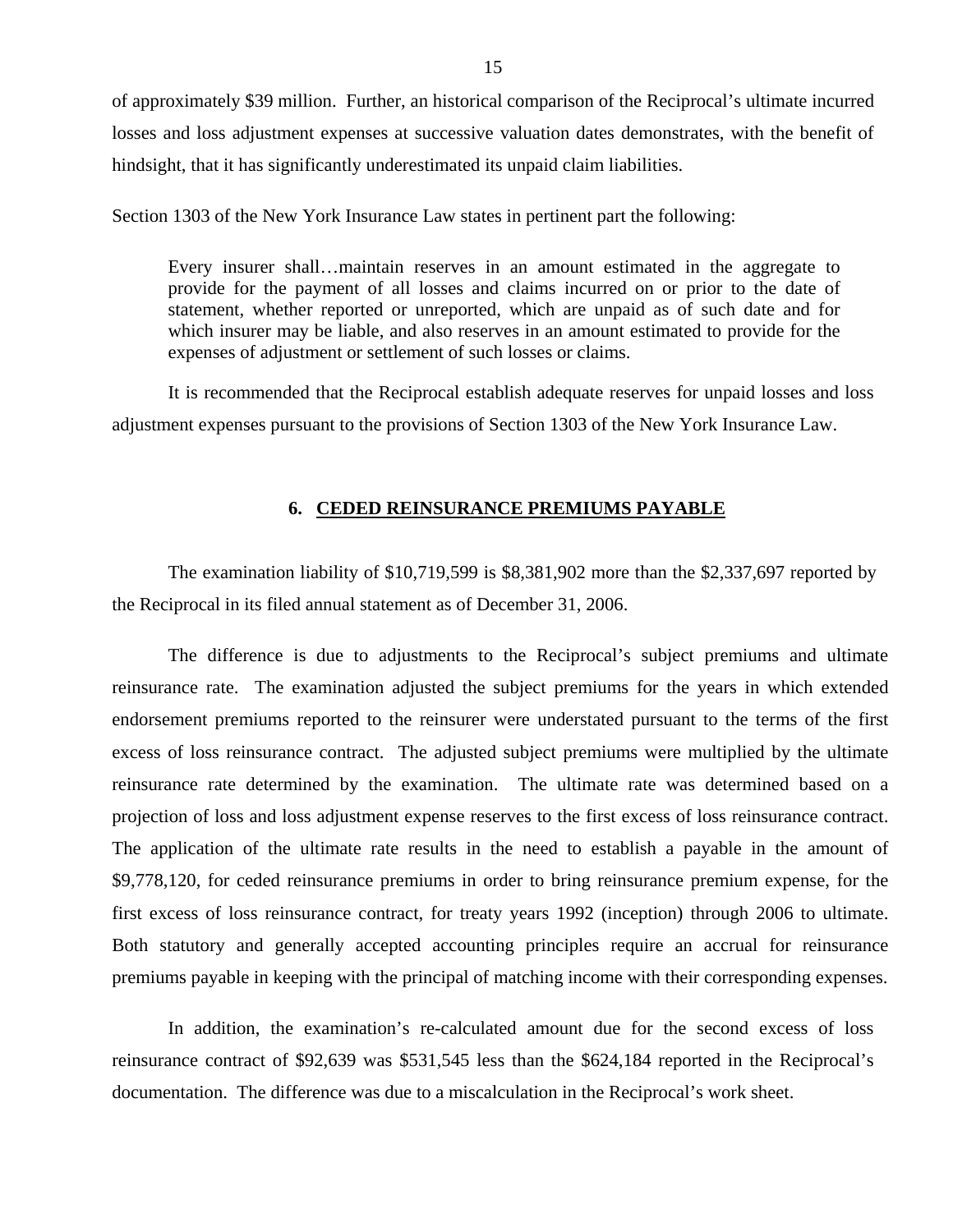<span id="page-17-0"></span>Finally, the examination incorporated into its liability amount the \$848,840 listed as unpaid for treaty years 2001 through 2006 by the Reciprocal.

SSAP No. 62 states in part:

If the reinsurance agreement incorporates an obligation on the part of the ceding entity to pay additional premium to the assuming entity based upon loss experience under the agreement, a liability in the amount of such additional premium shall be recognized by the ceding entity during the accounting period in which the loss event(s) giving rise to the obligation to pay such additional premium occur(s)…

It is recommended that the Reciprocal comply with SSAP No. 62 and make the appropriate adjustments to ceded reinsurance premiums payable in order to bring reinsurance premium expense to ultimate.

### **7. CONCLUSION**

The examination has determined that the Reciprocal was insolvent at December 31, 2006, in the amount of \$27,735,081, and its minimum required surplus to be maintained of \$700,000 was impaired in the amount of \$28,435,081 on a discounted basis. The Reciprocal was insolvent in the amount of \$43,206,063, and its minimum surplus to be maintained of \$700,000 was impaired in the amount of \$43,906,083 on a full value (undiscounted) basis.

Notwithstanding the insolvency of the Reciprocal, it is noted that the Superintendent is prohibited from applying for an order of rehabilitation or liquidation of the Reciprocal pursuant to the provisions of Section 7402 of the New York Insurance Law based on the provisions of Section 2343(c) of the New York Insurance Law, which states:

Notwithstanding any other provision of this chapter, no application for an order of rehabilitation or liquidation of a domestic insurer whose primary liability arises from the business of medical malpractice insurance, as that term is defined in subsection (b) of section five thousand five hundred one of this chapter, shall be made on the grounds specified in subsection (a) or (c) of section seven thousand four hundred two of this chapter at any time prior to June thirtieth, two thousand eleven.

Further, Section 1104(c) of the New York Insurance Law, which gives the Superintendent the authority to suspend the license, restrict the license authority, or limit the amount of premiums written by an insurer in this state, excludes "…those insurers subject to the provisions of subsection (c) of section two thousand three hundred forty-three of this chapter . . ."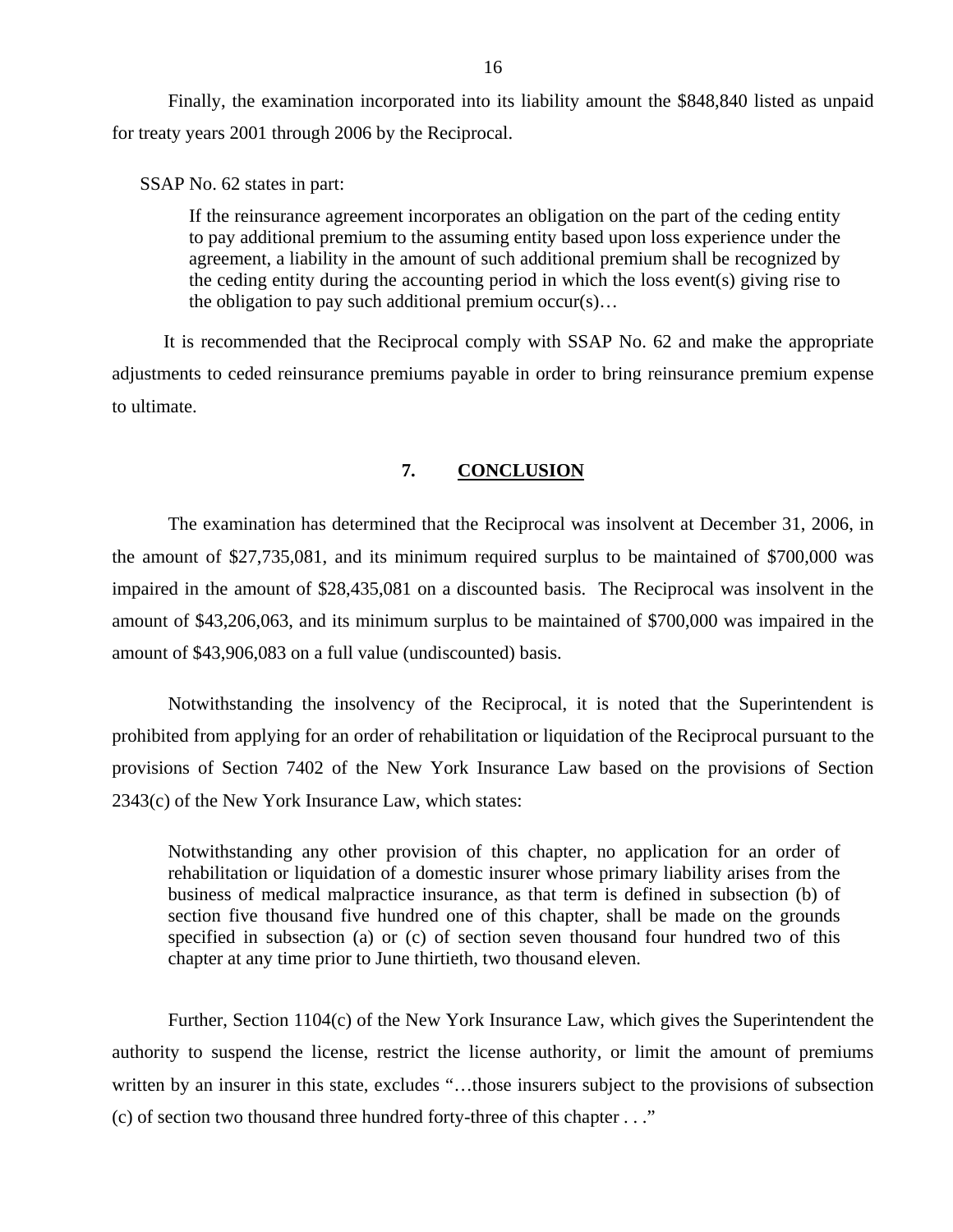### 8**. SUMMARY OF COMMENTS AND RECOMMENDATIONS**

A. The examination has determined that the Reciprocal was insolvent at 1, 13, 16 December 31, 2006, in the amount of \$27,735,081, and its minimum required surplus to be maintained of \$700,000 was impaired in the amount of \$28,435,081 on a discounted basis. The examination has determined that the Reciprocal was insolvent in the amount of \$43,206,063, and its minimum surplus to be maintained of \$700,000 was impaired in the amount of \$43,906,083 on a full value (undiscounted) basis.

> Notwithstanding the insolvency of the Reciprocal, it is noted that the Superintendent is prohibited from applying for an order of rehabilitation or liquidation of the Reciprocal pursuant to the provisions of Section 7402 of the New York Insurance Law based on the provisions of Section 2343(c) of the New York Insurance Law, which states:

Notwithstanding any other provision of this chapter, no application for an order of rehabilitation or liquidation of a domestic insurer whose primary liability arises from the business of medical malpractice insurance, as that term is defined in subsection (b) of section five thousand five hundred one of this chapter, shall be made on the grounds specified in subsection (a) or (c) of section seven thousand four hundred two of this chapter at any time prior to June thirtieth, two thousand eleven.

Further, Section 1104(c) of the New York Insurance Law, which gives the Superintendent the authority to suspend the license, restrict the license authority, or limit the amount of premiums written by an insurer in this state, excludes "…those insurers subject to the provisions of subsection (c) of section two thousand three hundred forty-three of this chapter..."

B. Reinsurance

It is recommended that the Reciprocal report its Schedule F activity in accordance with the terms of its reinsurance agreements.

### C. Accounts and Records

- i. It is recommended that the Reciprocal amend its custodial 10 agreements to include all of the missing safeguards set-forth in the NAIC Financial Condition Examiners Handbook.
- ii. It is recommended that the Reciprocal's board of directors approve 10 all investment transactions pursuant to Section 1411(a) of the New York Insurance Law.

17

# <span id="page-18-0"></span>ITEM PAGE NO.

8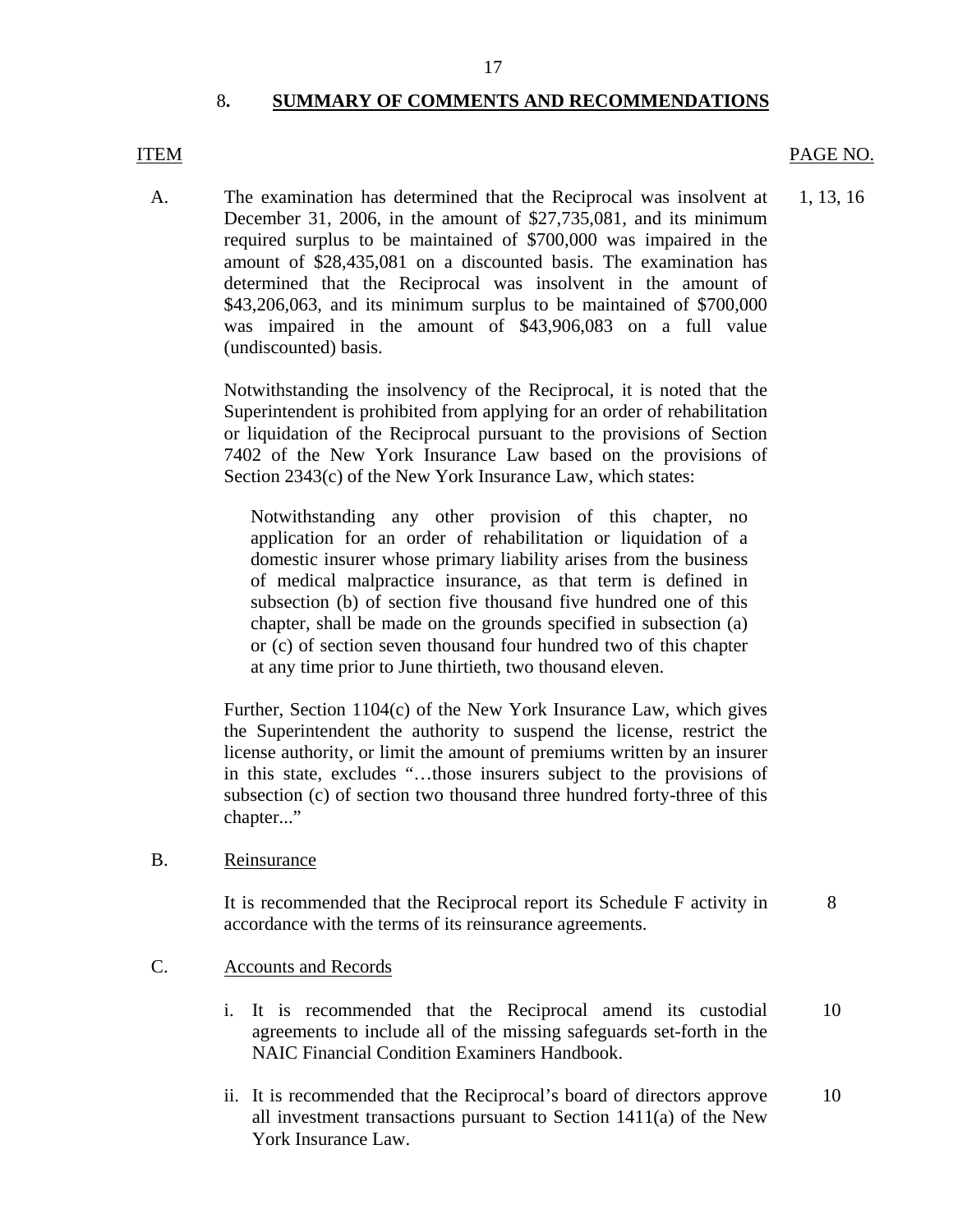- iii. It is also recommended that the Reciprocal take due care to correctly complete the General Interrogatories in its filed annual statement. 10
- iv. It is recommended that the Reciprocal comply with its own check authorization policy and obtain the proper authorization before issuing checks. 11
- v. It is recommended that the Reciprocal not admit deferred premiums, agents' balances and installments booked but deferred and not yet due that are of doubtful value pursuant to Section 1302(b) of the New York Insurance Law. 11
- vi. It is recommended that the Reciprocal comply with SSAP No. 6 and take the appropriate steps correct its accounting system to insure that the correct amount of uncollected premiums is non-admitted. 11

## D. Reinsurance Recoverable on Paid Losses

- i. It is recommended that the Reciprocal report reinsurance recoverable on paid losses as an admitted asset only after it has paid the claim pursuant to the provisions of SSAP No. 4 of the NAIC's Accounting Practices and Procedures Manual. 14
- ii. It is also recommended that the Reciprocal take due care to complete its annual and quarterly statements as accurately as possible. 14

# E. Losses and Loss Adjustment Expenses

It is recommended that the Reciprocal establish adequate reserves for unpaid losses and loss adjustment expenses pursuant to the provisions of Section 1303 of the New York Insurance Law. 15

### F. Ceded Balances Payable

It is recommended that the Reciprocal comply with SSAP No. 62 and make the appropriate adjustments to ceded reinsurance premiums payable in order to bring reinsurance premium expense to ultimate. 16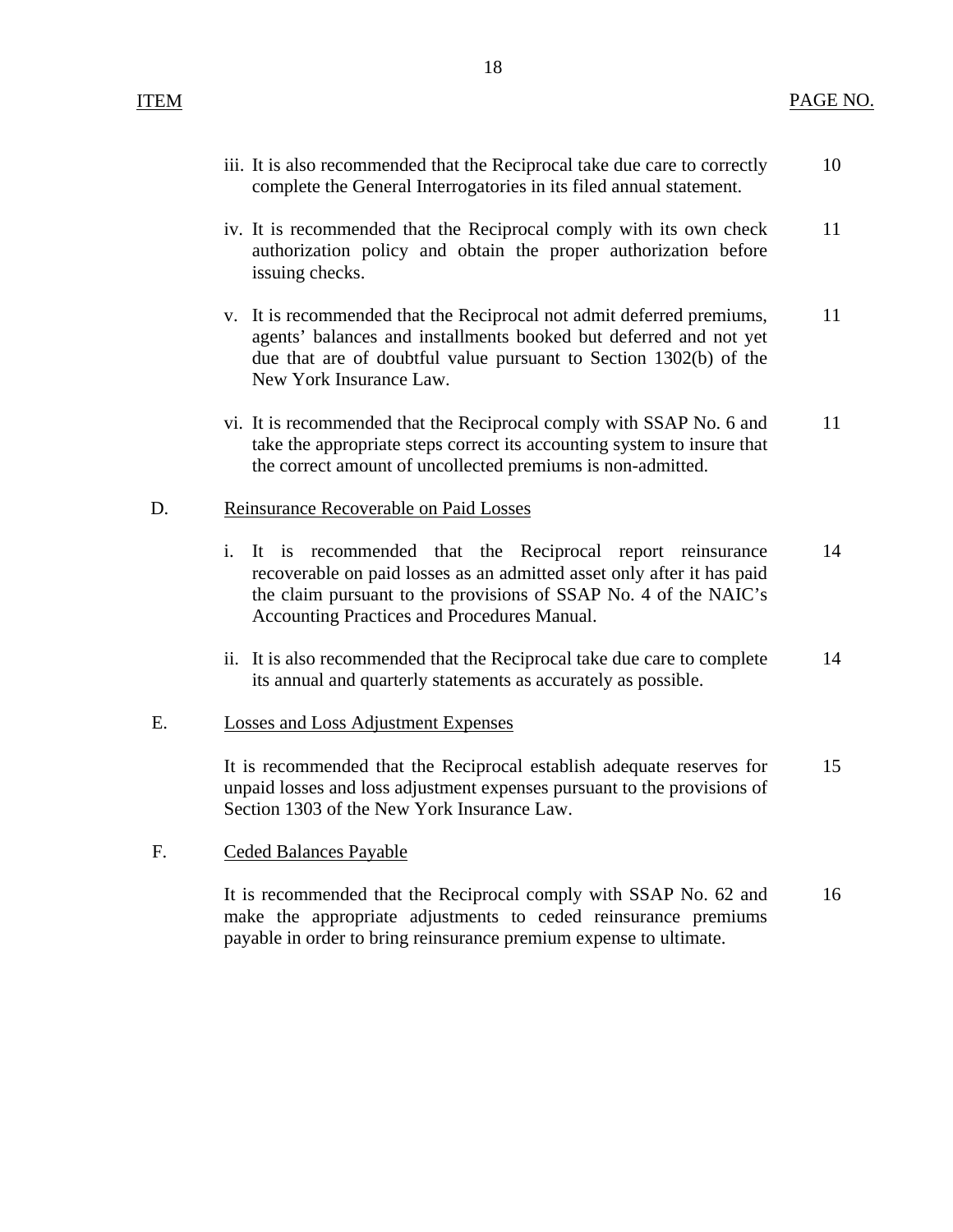Respectfully submitted,

 $\sqrt{s}$  $\sqrt{s}$ /s/

**Bernard Lott** Senior Insurance Examiner

# STATE OF NEW YORK ) )SS:  $\mathcal{L}$ COUNTY OF NEW YORK )

BERMARD LOTT being duly sworn, deposes and says that the foregoing report, subscribed by him, is true to the best of his knowledge and belief.

 $\sqrt{s}$ /s/

Bernard Lott

Subscribed and sworn to before me

this day of  $\frac{1}{200x}$ .